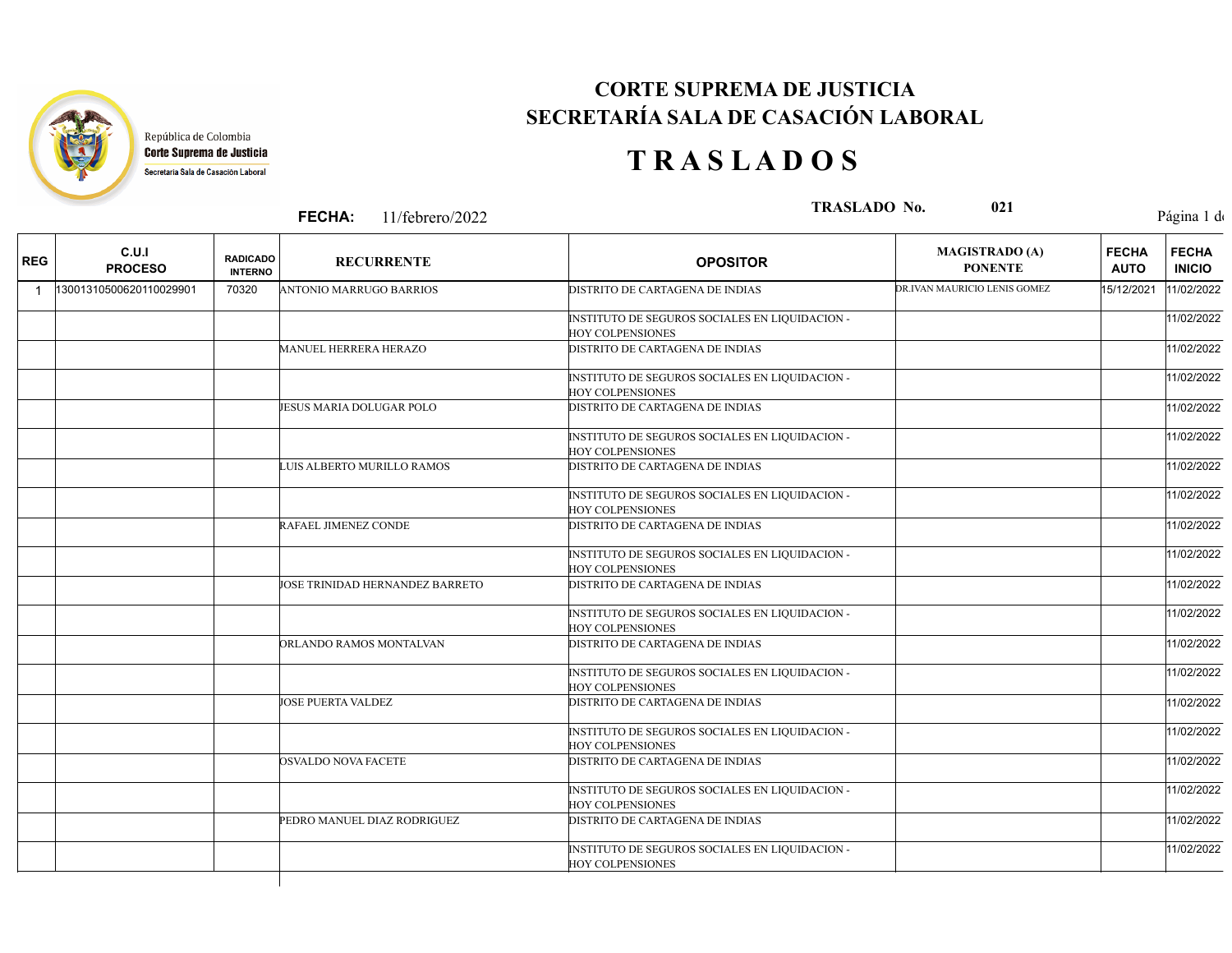

### **CORTE SUPREMA DE JUSTICIA SECRETARÍA SALA DE CASACIÓN LABORAL**

# **T R A S L A D O S**

**FECHA:**

**11/febrero/2022** Página 2 de 3 **TRASLADO No. 11/febrero/2022** Página 2 de

| <b>REG</b> | C.U.I<br><b>PROCESO</b> | <b>RADICADO</b><br><b>INTERNO</b> | <b>RECURRENTE</b>             | <b>OPOSITOR</b>                                                           | <b>MAGISTRADO (A)</b><br><b>PONENTE</b> | <b>FECHA</b><br><b>AUTO</b> | <b>FECHA</b><br><b>INICIO</b> |
|------------|-------------------------|-----------------------------------|-------------------------------|---------------------------------------------------------------------------|-----------------------------------------|-----------------------------|-------------------------------|
| 1          | 13001310500620110029901 | 70320                             | LUIS ENRIQUE MARRUGO POLO     | DISTRITO DE CARTAGENA DE INDIAS                                           | DR.IVAN MAURICIO LENIS GOMEZ            | 15/12/2021                  | 11/02/2022                    |
|            |                         |                                   |                               | INSTITUTO DE SEGUROS SOCIALES EN LIQUIDACION -<br><b>HOY COLPENSIONES</b> |                                         |                             | 11/02/2022                    |
|            |                         |                                   | <b>DELIMIRO SAYAS ANGULO</b>  | DISTRITO DE CARTAGENA DE INDIAS                                           |                                         |                             | 11/02/2022                    |
|            |                         |                                   |                               | INSTITUTO DE SEGUROS SOCIALES EN LIQUIDACION -<br><b>HOY COLPENSIONES</b> |                                         |                             | 11/02/2022                    |
|            |                         |                                   | LEONEL PALENCIA MEDRANO       | <b>DISTRITO DE CARTAGENA DE INDIAS</b>                                    |                                         |                             | 11/02/2022                    |
|            |                         |                                   |                               | INSTITUTO DE SEGUROS SOCIALES EN LIQUIDACION -<br><b>HOY COLPENSIONES</b> |                                         |                             | 11/02/2022                    |
|            |                         |                                   | <b>DOMINGO JIMENEZ FRANCO</b> | DISTRITO DE CARTAGENA DE INDIAS                                           |                                         |                             | 11/02/2022                    |
|            |                         |                                   |                               | INSTITUTO DE SEGUROS SOCIALES EN LIQUIDACION -<br><b>HOY COLPENSIONES</b> |                                         |                             | 11/02/2022                    |
|            |                         |                                   | LUIS ZAPATA CARDONA           | DISTRITO DE CARTAGENA DE INDIAS                                           |                                         |                             | 11/02/2022                    |
|            |                         |                                   |                               | INSTITUTO DE SEGUROS SOCIALES EN LIQUIDACION -<br><b>HOY COLPENSIONES</b> |                                         |                             | 11/02/2022                    |
| 2          | 68001310500320180025801 | 90961                             | AUGUSTO MANTILLA MANTILLA     | ANDRES FELIPE REYES SILVA                                                 | DR.LUIS BENEDICTO HERRERA DIAZ          |                             | 11/02/2022                    |
|            |                         |                                   |                               | JUAN CAMILO REYES SILVA                                                   |                                         |                             | 11/02/2022                    |
|            |                         |                                   |                               | LUIS CARLOS REYES ORDOÑEZ                                                 |                                         |                             | 11/02/2022                    |
|            |                         |                                   |                               | <b>BLANCA INES REYES ORDOÑEZ</b>                                          |                                         |                             | 11/02/2022                    |
|            |                         |                                   |                               | CARMEN LUCIA REYES DE CHARRY                                              |                                         |                             | 11/02/2022                    |
|            |                         |                                   |                               | <b>MARTHA SILVA ARDILA</b>                                                |                                         |                             | 11/02/2022                    |